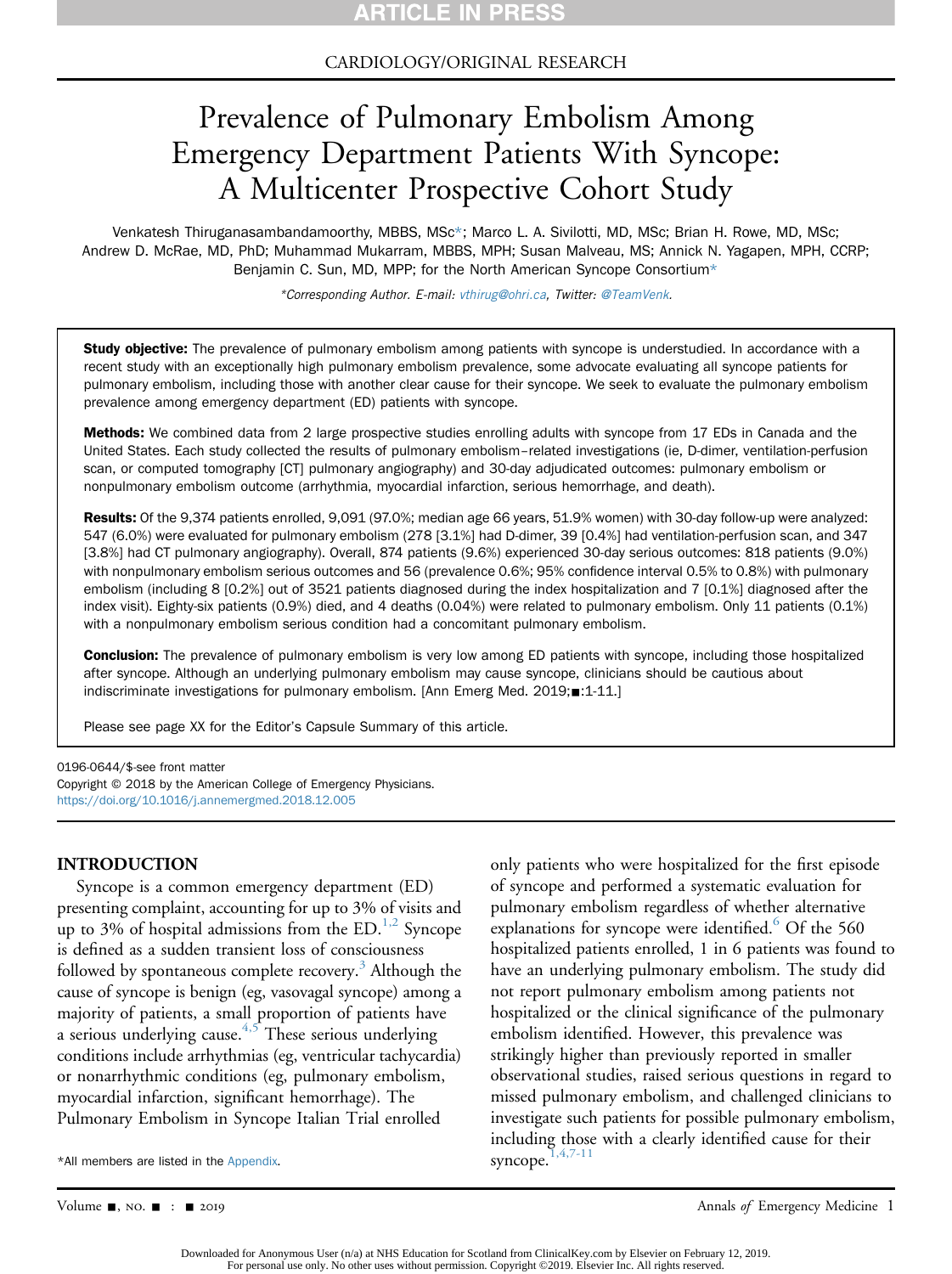#### Editor's Capsule Summary

### What is already known on this topic

A large multicenter study published in 2016 reported a high proportion of pulmonary embolus diagnoses among hospitalized patients with incident syncope, contradicting the findings of previous work.

### What question this study addressed

The proportion of pulmonary embolus diagnoses in greater than 9,000 emergency department (ED) syncope patients enrolled at 17 North American sites was investigated. Both admitted and discharged patients were included and assessed at 30 days.

#### What this study adds to our knowledge

Prevalence of pulmonary embolism was 0.6% (95% confidence interval 0.5% to 0.8%). Although evaluation for pulmonary embolism was performed at the discretion of the managing physician, even with a worst-case scenario analysis the prevalence was much lower than in the 2016 study.

#### How this is relevant to clinical practice

The design of the 2016 study may make its results less clinically useful for the practicing emergency physician. The current study suggests that indiscriminate evaluation for pulmonary embolism in ED syncope patients is not warranted.

Previous studies have reported that most evaluations performed for patients with syncope have low yield, expose patients to risk, increase the length of stay and ED crowding, increase costs, and contribute to the epidemic of overinvestigations.<sup>[12-14](#page-9-4)</sup> Given pulmonary embolism's frequency, routinely evaluating patients with syncope for pulmonary embolism would generate a substantial burden on any health care system. $^{1,2,4,15}$  $^{1,2,4,15}$  $^{1,2,4,15}$  Yet the interpretation of the Pulmonary Embolism in Syncope Italian Trial findings requires more detailed information than previously available in regard to the true prevalence of pulmonary embolism in comparable patient populations.

Two large prospective cohort studies, one in Canada and the other in the United States, were recently conducted to characterize high-risk factors for all serious outcomes (including pulmonary embolism) after an ED presentation for syncope. The 2 groups of investigators sought to combine their collective experience to date to help contextualize the Pulmonary Embolism in Syncope Italian Trial findings, and to better characterize the prevalence of pulmonary embolism among North American patients presenting to an ED after syncope.

The primary objective of this pragmatic study was to assess the 30-day prevalence of pulmonary embolism among patients presenting to the ED with syncope, using pooled data from 2 prospective studies. Secondary objectives were to evaluate the prevalence of pulmonary embolism among subgroups of patients comparable to those in the Pulmonary Embolism in Syncope Italian Trial; specifically, among those hospitalized for syncope and among those with an alternative nonpulmonary embolism serious underlying condition.

#### MATERIALS AND METHODS

#### Setting and Selection of Participants

We conducted a prospective multicenter cohort study in 17 large EDs across Canada (the Risk Stratification of Emergency Department Syncope Study) and the United States (Improving Syncope Risk Stratification in Older Adults Study) to enroll patients presenting with syncope. The study sites are listed in Appendix E1, available online at [http://www.annemergmed.com.](http://www.annemergmed.com) We enrolled adult patients with syncope who presented to a study site ED within 24 hours of the event. Patients who did not experience true syncope (prolonged loss of consciousness >5 minutes, change in their mental status from baseline after the syncope, or obvious witnessed seizure or head trauma causing loss of consciousness) were excluded. $3,16$ Patients who were unable to provide proper history because of alcohol intoxication, illicit drug use, or language barrier were also excluded.

The primary objective of each parent study was to identify patients with serious underlying conditions causing the syncope, and study methods were deemed sufficiently homogeneous in regard to study population, investigations, and ascertainment of the outcome of pulmonary embolism to justify data pooling.

The 2 studies differed in 3 important ways. First, the Canadian study enrolled any adult patient  $(≥16$  years) presenting with syncope, whereas the US study enrolled only older patients ( $\geq 60$  years) with syncope. Second, the Canadian study excluded patients with presyncope or near syncope (imminent sensation of passing out with loss of consciousness), whereas the US study included these patients. Third, the Canadian study collected data on history of syncope, whereas the US study collected only history of syncope in the past year. We prespecified subgroup analyses by country, age, and true syncope (excluding patients with presyncope) to test the validity of data pooling.

<sup>2</sup> Annals of Emergency Medicine **2.1 Annals of Emergency Medicine** 3.1 Annals of Emergency Medicine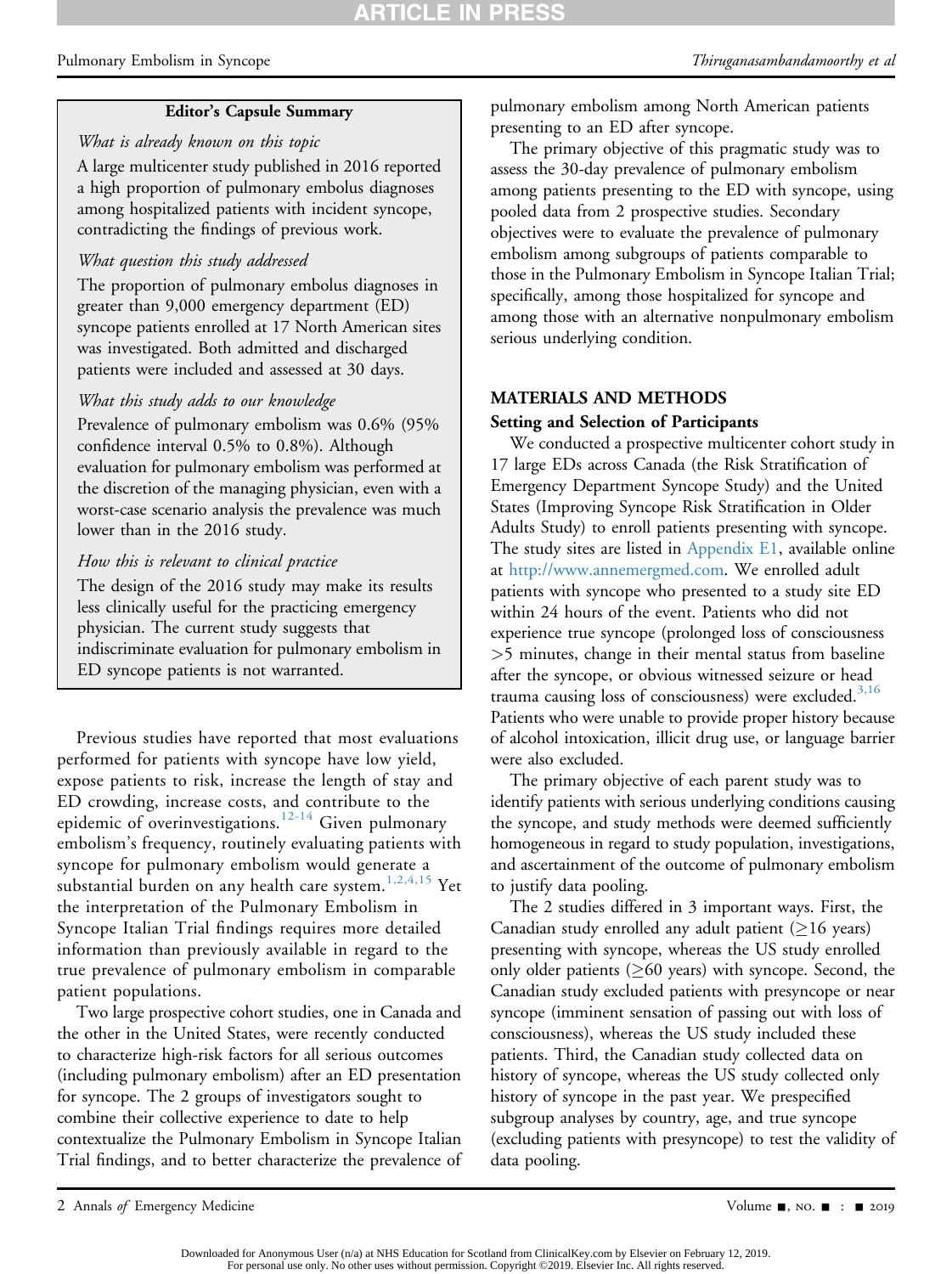### Data Collection and Processing

At the study sites, on-duty emergency physicians, nurses, and on-site research personnel screened consecutive patients with the presenting complaints of syncope, presyncope, fainting, blackout, loss of consciousness, fall, collapse, seizure, dizziness, or lightheadedness. Emergency physicians applied the inclusion and exclusion criteria and obtained consent before patient inclusion in the study. Potentially eligible patients with a presenting complaint suggestive of syncope who were not eligible or who were missed were identified by trained research assistants through review of all ED visits during the study period.

At the Canadian sites, the ethics committees at all the participating study sites approved the study protocol without requiring written consent. At the US sites, the institutional review boards approved the study and written consent was obtained from all participating subjects or their legally authorized representative.

We collected demographics and medical history, including active cancer, presenting vital signs, results of investigations performed in the ED, and disposition (eg, hospitalized, held in observation unit, discharged home). D-dimer test results were available only for the Canadian cohort; the local assay and cut point in use at each Canadian study site are detailed in Appendix E1, available online at <http://www.annemergmed.com>. For this study, we classified the D-dimer test result according to the conventional local cut point (eg, 500 ng/mL) and did not adjust this cut point according to the patient's age. In both the Canadian and US study sites, imaging test results related to possible pulmonary embolism, including ventilation-perfusion scan or computed tomography (CT) pulmonary angiography, were retrieved, and the final interpretation on the medical record was used to classify the study result as being positive for pulmonary embolism. We also identified the timing and location of testing (ie, in the ED or outside the ED while the patient was either in the observation unit or hospitalized). Because both the Canadian and US studies were pragmatic, investigations for pulmonary embolism were performed at the discretion of the treating physician(s), as were all investigation, treatment, and disposition decisions.

#### Outcome Measures

The study outcome was the identification of pulmonary embolism within 30 days of the index ED visit. It had to be adjudicated as clinically relevant and the likely cause of the index syncope. Each parent study established follow-up and adjudication methods to attempt to identify any serious

underlying condition that caused the syncope and included pulmonary embolism and nonpulmonary embolism serious conditions (Appendix E2, available online at [http://www.](http://www.annemergmed.com) [annemergmed.com\)](http://www.annemergmed.com). This list of serious underlying conditions and assessment for them within 30 days of the index ED visit were considered most clinically relevant for syncope studies by an international panel of experts.<sup>16</sup>

For the Canadian study, trained chart analysts performed a structured review of all available documents in the hospital medical records related to index and subsequent visits, including consultations, hospitalizations, inpatient and outpatient testing, and hospital death records. At 30 days, a scripted telephone follow-up interview was performed to identify any other contact with the health care system, new symptoms and diagnoses, and adverse outcomes. Additionally, we reviewed health records at all local adult hospitals, and coroners' death records for patients in Ontario, Canada, and health and death records using an administrative health database (NetCare) for patients in Alberta, Canada. An adjudication committee composed of 3 physicians blinded to all the study data except the study outcomes reached consensus in regard to outcomes among the study patients, including the diagnosis of pulmonary embolism.

For patients enrolled in the United States, chart review and 30-day telephone follow-up were also performed, and hospital records at any nonstudy-site hospitals were retrieved when identified at telephone follow-up. All potential serious outcomes identified by research staff were adjudicated by a study physician. An independent review of a subset of cases by the coordinating center demonstrated a 100% sensitivity in identification of serious clinical outcomes, and interrater reliability for all other chart review items exceeded a k of 0.8.

#### Primary Data Analysis

We report continuous data with median and interquartile range and categoric variables with frequency or proportion for our descriptive analysis. We conducted subgroup analyses by country, age, syncope versus presyncope, and first-time syncope. We report 95% confidence interval (CI) with the exact binomial method in cases in which the expected prevalence was less than 5, or the normal approximation method otherwise. We conducted a sensitivity analysis to report an estimate of patients with potentially missed pulmonary embolism among those not evaluated and the worst-case scenario analysis to provide the highest possible proportion of patients with pulmonary embolism in the cohort, with the assumption that all the deaths from unknown cause and all

Volume -, no. - : - 2019 Annals of Emergency Medicine 3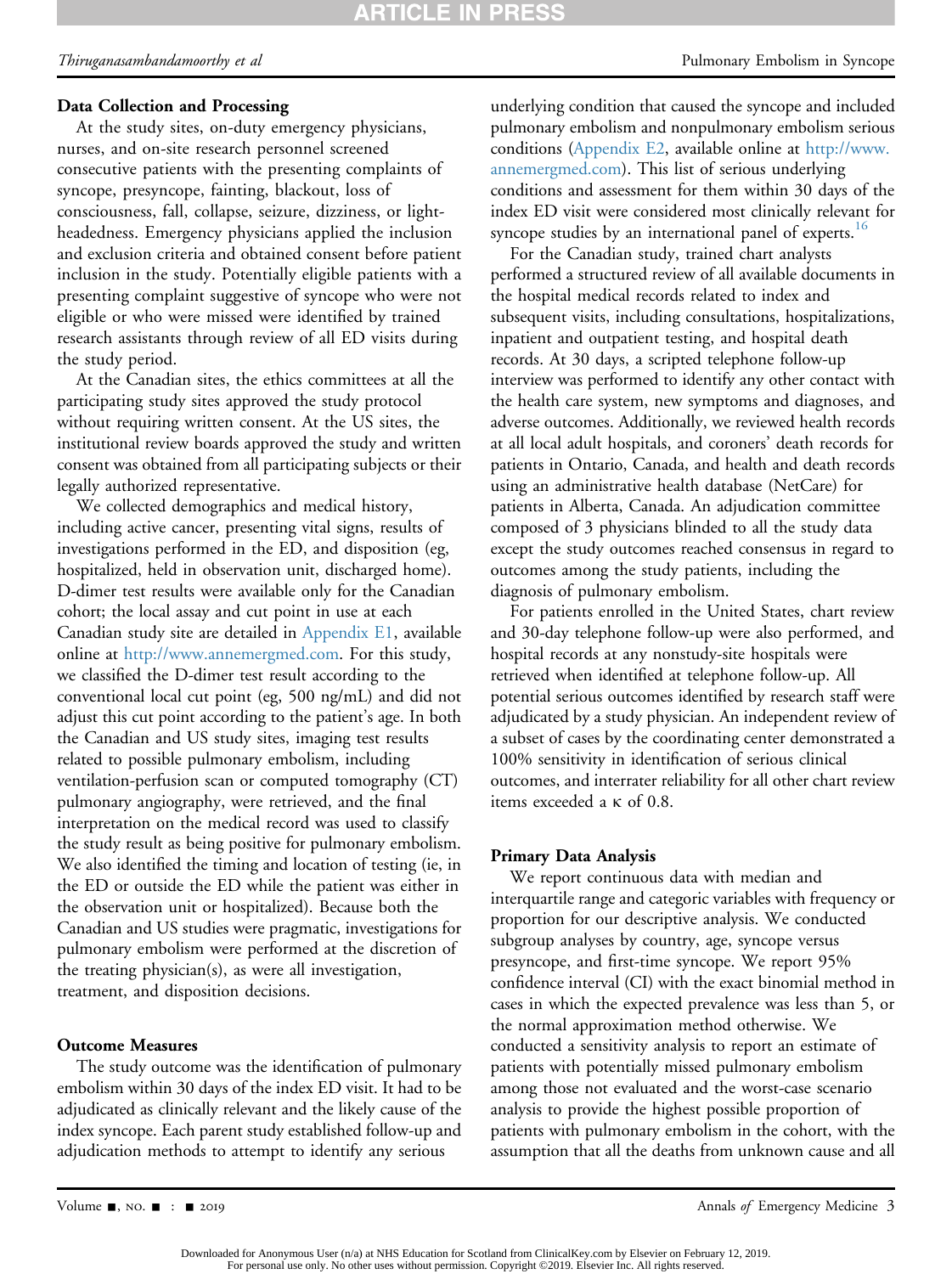# **ARTICLE IN PRESS**

#### Pulmonary Embolism in Syncope Thiruganasambandamoorthy et al

#### Table 1. Demographic and clinical characteristics and ED management of patients presenting with syncope.

|                                                        | Merged Cohort, No. (%)<br>All Patients,<br><b>Evaluated for PE,</b><br>$N = 9,091$<br>$N = 547*$ (6.0%) |            |                              | Canadian Cohort, No. (%)                    | US Cohort, No. (%)           |                                              |  |
|--------------------------------------------------------|---------------------------------------------------------------------------------------------------------|------------|------------------------------|---------------------------------------------|------------------------------|----------------------------------------------|--|
|                                                        |                                                                                                         |            | All Patients,<br>$N = 5,415$ | <b>Evaluated for PE,</b><br>$N = 365(6.7%)$ | All Patients,<br>$N = 3,676$ | <b>Evaluated for PE,</b><br>$N = 182(5.0\%)$ |  |
| <b>Characteristic</b>                                  |                                                                                                         |            |                              |                                             |                              |                                              |  |
| Age, median (IQR), y                                   | 66 (49-77)                                                                                              | 66 (53-77) | 56 (32-74)                   | $61(41 - 76)$                               | 71 (65-79)                   | 69 (64-77)                                   |  |
| Women                                                  | 4,715 (51.9)                                                                                            | 257 (47.0) | 2,937 (54.2)                 | 181 (49.6)                                  | 1,778 (48.4)                 | 76 (41.8)                                    |  |
| <b>Medical history</b>                                 |                                                                                                         |            |                              |                                             |                              |                                              |  |
| Hypertension                                           | 4,170 (45.9)                                                                                            | 236 (43.1) | 1,743 (32.2)                 | 128 (35.1)                                  | 2,427 (66.0)                 | 108 (59.3)                                   |  |
| Diabetes mellitus                                      | 1,484 (16.3)                                                                                            | 97(17.7)   | 580 (10.7)                   | 46 (12.6)                                   | 904 (24.6)                   | 51(28.0)                                     |  |
| Coronary artery disease                                | 1,682 (18.5)                                                                                            | 101 (18.5) | 668 (12.3)                   | 57 (15.6)                                   | 1,014 (27.6)                 | 44 (24.2)                                    |  |
| Atrial fibrillation or flutter                         | 893 (8.8)                                                                                               | 60 (11.0)  | 382 (7.1)                    | 35(9.6)                                     | 511 (13.9)                   | 25(13.7)                                     |  |
| Valvular heart disease                                 | 514(5.7)                                                                                                | 30(5.5)    | 198(3.7)                     | 16(4.4)                                     | 316(8.6)                     | 14(7.7)                                      |  |
| Congestive heart failure                               | 657 (7.2)                                                                                               | 42 (7.7)   | 188 (3.5)                    | 18 (4.9)                                    | 469 (12.8)                   | 24 (13.2)                                    |  |
| Active cancer                                          | 383 (4.2)                                                                                               | 42 (7.7)   | 141 (2.6)                    | 21(5.8)                                     | 242 (6.6)                    | 21(11.5)                                     |  |
| Vital signs in the ED                                  |                                                                                                         |            |                              |                                             |                              |                                              |  |
| Pulse rate $>100$ beats/min                            | 1,159(12.8)                                                                                             | 114 (20.8) | 861 (15.9)                   | 89 (24.4)                                   | 298 (8.1)                    | 25(13.7)                                     |  |
| Systolic blood pressure $<$ 110 mm Hg 2,957 (32.5)     |                                                                                                         | 212 (38.8) | 2,210 (40.8)                 | 164 (45.1)                                  | 747 (20.3)                   | 48 (26.4)                                    |  |
| Investigations                                         |                                                                                                         |            |                              |                                             |                              |                                              |  |
| ECG                                                    | 8,774 (96.5)                                                                                            | 534 (97.6) | 5,165 (95.4)                 | 357 (97.8)                                  | 3,609 (98.2)                 | 177 (97.3)                                   |  |
| Blood tests                                            | 8,292 (91.2)                                                                                            | 544 (99.5) | 4,637 (85.6)                 | 362 (99.2)                                  | 3,655 (99.4)                 | 182 (100)                                    |  |
| VQ                                                     | 39(0.4)                                                                                                 | 39(7.1)    | 31(0.6)                      | 31(8.5)                                     | 8(0.2)                       | 8(4.4)                                       |  |
| <b>CTPA</b>                                            | 347 (3.8)                                                                                               | 347 (63.4) | 173(3.2)                     | 173 (47.4)                                  | 174 (4.7)                    | 174 (95.6)                                   |  |
| VQ or CTPA                                             | 380 (4.2)                                                                                               | 380 (69.5) | 199(3.7)                     | 199 (54.5)                                  | 181 (4.9)                    | 181 (99.5)                                   |  |
| <b>ED</b> disposition                                  |                                                                                                         |            |                              |                                             |                              |                                              |  |
| Hospitalized                                           | 3,557(39.1)                                                                                             | 255 (46.6) | 702 (13.0)                   | 90(24.7)                                    | 2,855 (77.7)                 | 165 (90.7)                                   |  |
| <b>Serious outcomes</b>                                |                                                                                                         |            |                              |                                             |                              |                                              |  |
| All serious outcomes (including PE)                    | 874 (9.6)                                                                                               | 118 (21.6) | 391 (7.2)                    | 61(16.7)                                    | 483 (13.1)                   | 57 (31.3)                                    |  |
| PE                                                     | 56 (0.6)                                                                                                | 56 (10.2)  | 31(0.6)                      | 31(8.5)                                     | 25(0.7)                      | 25(13.7)                                     |  |
| Identified in the ED                                   | 41 (0.5)                                                                                                | 41 (7.5)   | 22(0.4)                      | 22(6.0)                                     | 19(0.5)                      | 19 (10.4)                                    |  |
| Identified inhospital                                  | 8(0.1)                                                                                                  | 8(0.5)     | 3(0.1)                       | 3(0.8)                                      | 5(0.1)                       | 5(2.7)                                       |  |
| Identified after the index ED<br>visit/hospitalization | 7(0.1)                                                                                                  | 7(1.3)     | 6(0.1)                       | 6(1.6)                                      | 1(0.03)                      | 1(0.6)                                       |  |
| PE leading to death                                    | 4(0.0)                                                                                                  | 4(0.7)     | 3(0.1)                       | 3(0.8)                                      | 1(0.0)                       | 1(0.5)                                       |  |
| <b>Non-PE serious outcomes</b>                         | 818 (9)                                                                                                 | 62 (11.3)  | 360 (6.6)                    | 30(8.2)                                     | 458 (12.5)                   | 32 (17.6)                                    |  |
| Total deaths not related to $PET$                      | 82 (0.9)                                                                                                | 9(1.6)     | 39 (0.7)                     | 6(1.6)                                      | 43 (1.2)                     | 3(1.6)                                       |  |
| Death from unknown cause                               | 52(0.6)                                                                                                 | 6(1.1)     | 21(0.4)                      | 3(0.8)                                      | 31(0.8)                      | 3(1.6)                                       |  |
| Non-PE serious conditions <sup>‡</sup>                 |                                                                                                         |            |                              |                                             |                              |                                              |  |
| Arrhythmias                                            | 536 (5.9)                                                                                               | 34(6.2)    | 229(4.2)                     | 16(4.4)                                     | 307(8.4)                     | 18(9.9)                                      |  |
| Myocardial infarction                                  | 119(1.3)                                                                                                | 13(2.4)    | 51(0.9)                      | 8(2.2)                                      | 68 (1.8)                     | 5(2.7)                                       |  |
| Serious structural heart disease                       | 79 (0.9)                                                                                                | 10(1.8)    | 43 (0.8)                     | 5(1.4)                                      | 36(1.0)                      | 5(2.7)                                       |  |
| Aortic dissection                                      | 4(0.0)                                                                                                  | 0          | 4(0.1)                       | $\mathbf 0$                                 | $\mathsf{O}\xspace$          | 0                                            |  |
| Subarachnoid hemorrhage                                | 8(0.1)                                                                                                  | 0          | 6(0.1)                       | 0                                           | 2(0.1)                       | $\mathbf 0$                                  |  |
| Cardiac procedural interventions                       | 303(3.3)                                                                                                | 15(2.7)    | 141(2.6)                     | 8(2.2)                                      | 162(4.4)                     | 8(4.4)                                       |  |
| PE+another serious outcome <sup>§</sup>                | 11(0.1)                                                                                                 | 11(2)      | 8(0.1)                       | 8(2.2)                                      | 3(0.1)                       | 3(1.6)                                       |  |

<span id="page-3-4"></span>PE, Pulmonary embolism; IQR, interquartile range; VQ, ventilation-perfusion scan; CTPA, CT pulmonary angiography.

<span id="page-3-0"></span>\*Includes 278 patients in the Canadian cohort who had D-dimer testing performed.

<span id="page-3-1"></span><sup>†</sup>Includes patients who experienced death because of non-PE serious conditions listed below and deaths from unknown cause.

<span id="page-3-2"></span>‡ Some patients experienced more than one serious condition.

<span id="page-3-3"></span><sup>§</sup>Five patients experienced arrhythmia, 3 experienced myocardial infarction, 1 received a diagnosis of aortic dissection, 1 received a diagnosis of cardiomyopathy, and 1 had pacemaker insertion.

4 Annals of Emergency Medicine Companies and the Volume  $\blacksquare$ , no.  $\blacksquare$  :  $\blacksquare$  2019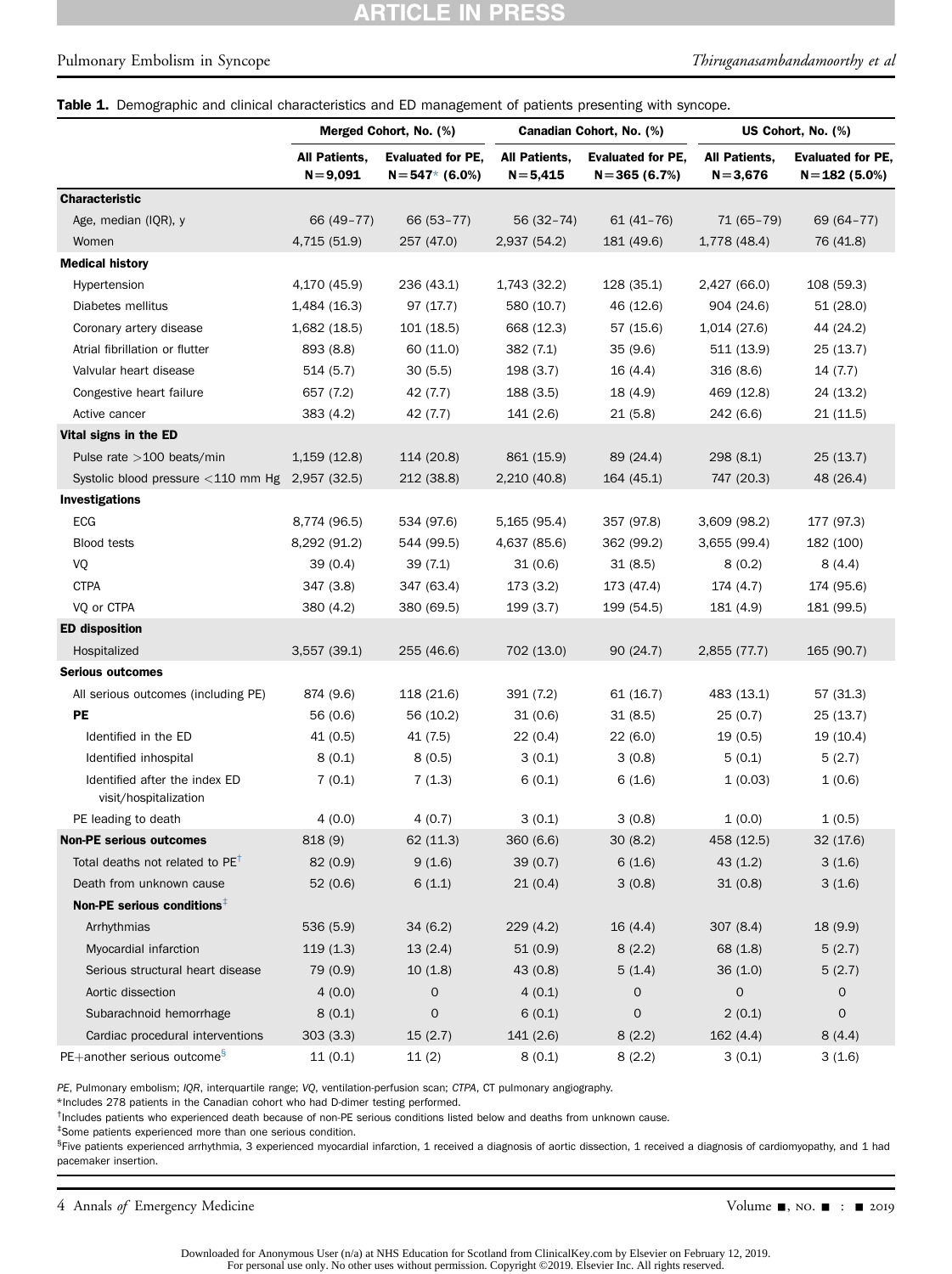those lost to follow-up had undiagnosed pulmonary embolism.

Because this was a secondary analysis of 2 existing cohorts, no a priori sample size calculation was conducted. A sample size of 9,000 patients, however, produces a 2-sided 95% CI with a width equal to 0.004 when the sample proportion is 0.01, using the exact Clopper-Pearson's CI formula.<sup>[17](#page-10-2)</sup> Thus, our pooled sample size across both cohorts allowed estimation of pulmonary embolism prevalence with a margin of error of 0.2%, given an anticipated prevalence estimate of 1%.

#### RESULTS

We enrolled 9,374 patients with syncope at the study hospitals from September 2010 to September 2016; 273 patients (2.9%) had incomplete 30-day outcome assessments and 10 (0.1%) withdrew from the study before 30-day outcome assessment, leaving 9,091 (97.0%) for analysis. There were 5,415 patients (59.6%) enrolled at the Canadian study sites and 3,676 (40.4%) enrolled at the US

sites ([Table 1\)](#page-3-4). The baseline demographic and clinical characteristics of the study patients are detailed in [Table 1](#page-3-4).

A total of 547 patients (6.0%; 95% CI 5.5% to 6.5%) underwent further evaluations for pulmonary embolism ([Figure 1\)](#page-4-0). The first modality of pulmonary embolism investigation among the study patients was as follows: 278 patients in the Canadian cohort underwent D-dimer testing; in the combined cohort, 19 patients had ventilation-perfusion scan, 249 had CT pulmonary angiography, and 1 had a confirmed pulmonary embolism on telephone follow-up (type of imaging unknown) and was treated with anticoagulation. Overall, in the study cohort 278 patients (3.1%) had D-dimer testing, 39 (0.4%) had ventilation-perfusion scan, and 347 (3.8%) had CT pulmonary angiography (several patients had more than one test). In the Canadian cohort, 199 patients (3.7%; 95% CI 3.2% to 4.2%) and in the US cohort 181 patients (4.9%; 95% CI 4.3% to 5.7%) had either one of the radiologic investigations (ventilation-perfusion scan or CT pulmonary angiography) for evaluation of pulmonary embolism.

<span id="page-4-0"></span>

Figure 1. Patients evaluated for pulmonary embolism during the index presentation.  $PE+$ , PE identified and anticoagulation treatment offered. \*Includes 278 patients in the Canadian cohort who had D-dimer testing performed. <sup>†</sup>Six patients had both VQ and CTPA performed. ‡ Includes one patient who had CTPA performed on a return visit and had PE confirmed.

Volume  $\blacksquare$ , NO.  $\blacksquare$ :  $\blacksquare$  2019 2019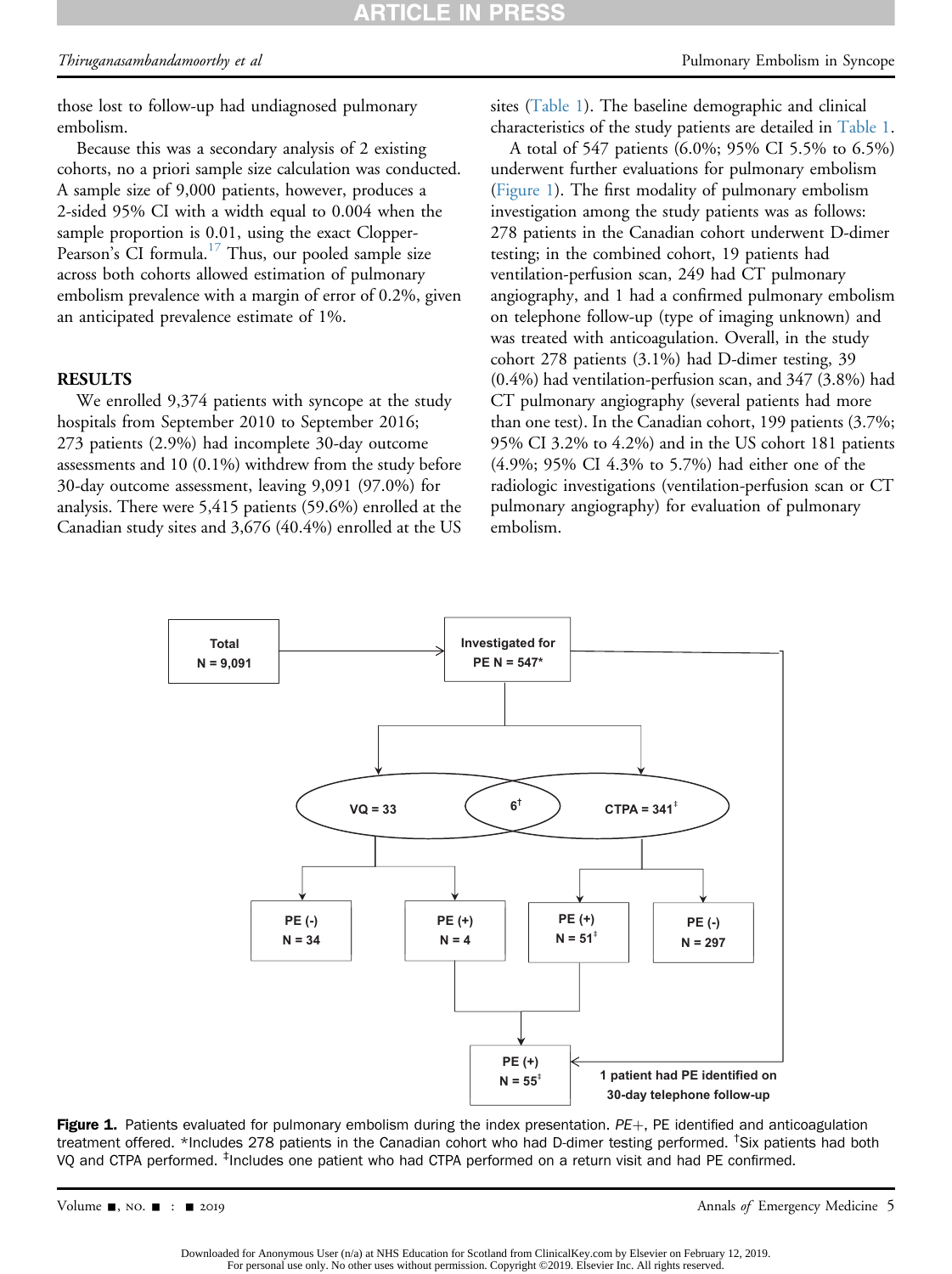#### Pulmonary Embolism in Syncope Thiruganasambandamoorthy et al

In the Canadian cohort (Appendix E3, available online at <http://www.annemergmed.com>), of 5,415 patients enrolled in the study, 278 (5.1%) had D-dimer testing performed, of whom 183 were classified as having negative results and 95 were classified as having positive ones. Among patients who were classified as having positive results, 16 had ventilation-perfusion scan, 76 had CT pulmonary angiography, and 3 had both. Among the 183 patients who had a negative D-dimer level, 18 had further radiologic investigations: 1 patient had ventilationperfusion scan and 17 had CT pulmonary angiography. Additionally, 88 patients had imaging performed without D-dimer testing: 9 patients had ventilation-perfusion scan, 75 had CT pulmonary angiography, and 2 had both.

Of the 3,676 patients enrolled in the US study sites (Appendix E4, available online at [http://www.](http://www.annemergmed.com) [annemergmed.com](http://www.annemergmed.com)), 7 had ventilation-perfusion scan, 173 had CT pulmonary angiography, and 1 had both. The details of D-dimer testing for the patients enrolled in the US sites are not available.

[Table 1](#page-3-4) shows the comparison of patients with syncope enrolled in the 2 countries. Among those who were enrolled, 365 Canadian patients (6.7%) and 182 US patients (5.0%) were evaluated for pulmonary embolism. With the US cohort enrolling only patients aged 60 years or older, expectedly the mean age was higher and so was the presence of comorbidities. The proportion of patients with radiologic investigations for pulmonary embolism was also significantly higher in the US cohort. Among patients who underwent radiologic investigations for pulmonary embolism, the US cohort had a higher proportion of patients who had CT pulmonary angiography. Overall, the US sites hospitalized more patients than Canadian sites for all patients with syncope (77.7% versus 13.0%, difference of 64.7% [95% CI 63.0% to 66.3%]; 77.7% versus 21.6%, difference of 56.1% [95% CI 54.3% to 57.8%] for patients  $\geq 60$  years). Among patients evaluated for pulmonary embolism, again the US sites hospitalized more patients than the Canadian ones (90.7% versus 24.7%, difference of 66.0% [95% CI 59.1% to 71.4%]).

Of the 9,091 patients with follow-up data, 874 (9.6%) had either a serious underlying condition identified that caused the syncope or died within 30 days of their ED visit. The serious outcomes included 56 patients (0.6%) with pulmonary embolism and 818 (9.0%) with nonpulmonary embolism. Overall, 86 patients (0.9%) died within 30 days; 4 deaths were related to pulmonary embolism and 82 were not related to pulmonary embolism, and 52 patients died because of an unknown cause. The nonpulmonary embolism serious outcomes among the study patients are detailed in [Table 1.](#page-3-4) Of the 1,417 patients with presyncope

in the US cohort, 179 (12.6%) experienced nonpulmonary embolism serious outcomes (some patients had more than 1 serious outcome): 119 patients (8.4%) with arrhythmias, 32 (2.3%) with myocardial infarction, 54 (3.8%) who required cardiac procedural intervention, 14 (1.0%) with serious structural heart disease, and 1 (0.1%) with subarachnoid hemorrhage.

Of the 547 patients evaluated for pulmonary embolism, 56 (10.2%; 95% CI 8.0% to 13.1%) had an underlying pulmonary embolism identified, and 63 (11.5%) had a nonpulmonary embolism serious condition or died within 30 days of syncope (some had more than 1 condition): 9 patients (1.6%) died, 34 (6.2%) had an arrhythmia, 16 (2.9%) had a cardiac procedural intervention performed, 13 (2.4%) had a myocardial infarction, and 10 (1.8%) had serious underlying structural heart disease identified.

In our study, 56 of the 380 patients who underwent ventilation-perfusion scan or CT pulmonary angiography received a diagnosis of pulmonary embolism, representing a diagnostic yield of 14.7% (95% CI 11.5% to 18.7%) for advanced radiologic investigations. In the Canadian and US cohorts, respectively, of the 199 and 181 patients who underwent ventilation-perfusion scan or CT pulmonary angiography, 31 and 25 received a diagnosis of pulmonary embolism (diagnostic yield of 15.6% [95% CI 11.2% to 21.3%] and 13.8% [95% CI 9.5% to 19.6%], respectively).

In our combined data sets, a total of 56 patients ([Table 2\)](#page-6-0) had underlying pulmonary embolism identified, with a prevalence of 0.6% (95% CI 0.5% to 0.8%). Of these, 41 patients (73.0%) had pulmonary embolism identified during the evaluation in the ED, of whom 36 were hospitalized and 5 were discharged home, receiving anticoagulants and thrombosis followup [\(Figure 2](#page-6-1)). Of the 56 patients who received a diagnosis of underlying pulmonary embolism, 4 died within 30 days ([Table 1](#page-3-4)). Of the 3,521 patients who were hospitalized either for evaluation of syncope or for nonpulmonary embolism serious conditions identified in the ED, with no pulmonary embolism identified in the ED, 8 patients (0.2%; 95% CI 0.1% to 0.5%) had pulmonary embolism identified during their inhospital stay. Additionally, among the 5,528 patients discharged home after no investigations for pulmonary embolism, 7 (0.1%; 95% CI 0.1% to 0.3%) had pulmonary embolism identified after their index syncope visit. There were 11 patients (0.1%; 95% CI 0.1% to 0.2%) in our study who, in addition to an underlying pulmonary embolism, had a nonpulmonary embolism serious condition identified or died within 30 days (2

6 Annals of Emergency Medicine **Contract Contract Contract Contract Contract Contract Contract Contract Contract Contract Contract Contract Contract Oriental Contract Contract Contract Contract Oriental Contract Contract C**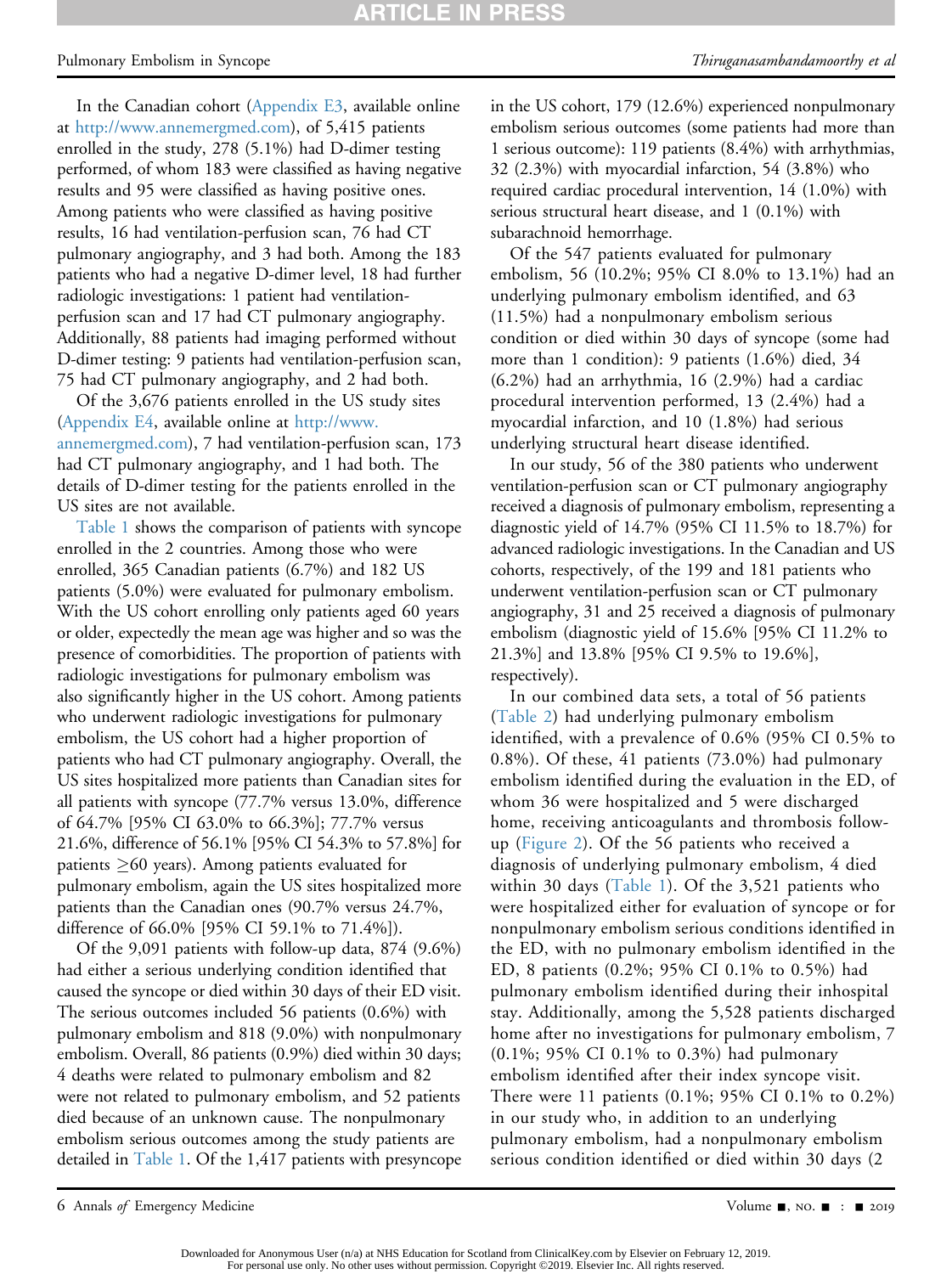#### **PRES RTICLE IN**

Thiruganasambandamoorthy et al Pulmonary Embolism in Syncope

<span id="page-6-0"></span>

|  | Table 2. Pulmonary embolism among patients presenting with syncope. |  |  |  |  |  |  |
|--|---------------------------------------------------------------------|--|--|--|--|--|--|
|--|---------------------------------------------------------------------|--|--|--|--|--|--|

|                                                  |         | All Patients, $N = 9.091$ | Patients Evaluated for PE, $N = 547$ |                       |  |
|--------------------------------------------------|---------|---------------------------|--------------------------------------|-----------------------|--|
| PE                                               | No. (%) | 95% CI for Percentage     | No. (%)                              | 95% CI for Percentage |  |
| Overall                                          | 56(0.6) | $0.5 - 0.8$               | 56 (10.2)                            | $8.0 - 13.1$          |  |
| Identified in the ED                             | 41(0.5) | $0.3 - 0.6$               | 41 (7.5)                             | $5.6 - 10.0$          |  |
| Identified during hospitalization                | 8(0.1)  | $0.1 - 0.2$               | 8(1.5)                               | $0.7 - 2.9$           |  |
| Identified on 30-day follow-up after index visit | 7(0.1)  | $0.0 - 0.2$               | 7(1.3)                               | $0.6 - 2.6$           |  |
| Both PE and non-PE serious outcome*              | 11(0.1) | $0.1 - 0.2$               | 11(2.0)                              | $1.1 - 3.6$           |  |

<span id="page-6-2"></span>\*Non-PE serious outcomes included arrhythmia, myocardial infarction, serious structural heart disease, aortic dissection, subarachnoid hemorrhage, and cardiac procedural interventions.

patients died, 5 experienced arrhythmias, 2 had myocardial infarction, 1 patient had serious structural heart disease identified, and 1 had underlying aortic dissection).

Our subgroup analyses, stratified by country, age cutoff of 60 years, and syncope versus presyncope, showed no difference in the prevalence of pulmonary embolism among these subgroups of patients ([Table 3\)](#page-7-0). The prevalence of pulmonary embolism was 1% or lower in all of our predefined subgroups. In the Canadian cohort, the prevalence of pulmonary embolism among patients with first-time syncope was 0.5% (95% CI 0.3% to 0.7%); however, this information is unavailable for US patients.

<span id="page-6-1"></span>In the study cohort, a total of 15 patients (0.17%; 8 of the 3,521 patients hospitalized and 7 of the 5,528 discharged directly from the ED) ([Figure 2](#page-6-1)) received a

diagnosis of pulmonary embolism after the index ED evaluation. Assuming a similar misclassification rate among the 8,544 patients not evaluated for pulmonary embolism in our study, an additional 14 patients could have been identified as having an underlying pulmonary embolism. Under the worst-case scenario analysis, a total of 381 patients (4.1%; 95% CI 3.7% to 4.5%) of the 9,364 patients in the study cohort (273 patients lost to follow-up, 56 patients with confirmed pulmonary embolism, and 52 deaths because of an unknown cause) could have had an underlying pulmonary embolism.

#### LIMITATIONS

Our study has some limitations. The main one is that unlike the Pulmonary Embolism in Syncope Italian Trial,





Figure 2. Location of identification of pulmonary embolism among the study patients. \*Includes patients hospitalized for evaluation of syncope and with non-PE serious conditions. <sup>†</sup>Among patients hospitalized, 219 had evaluation for PE.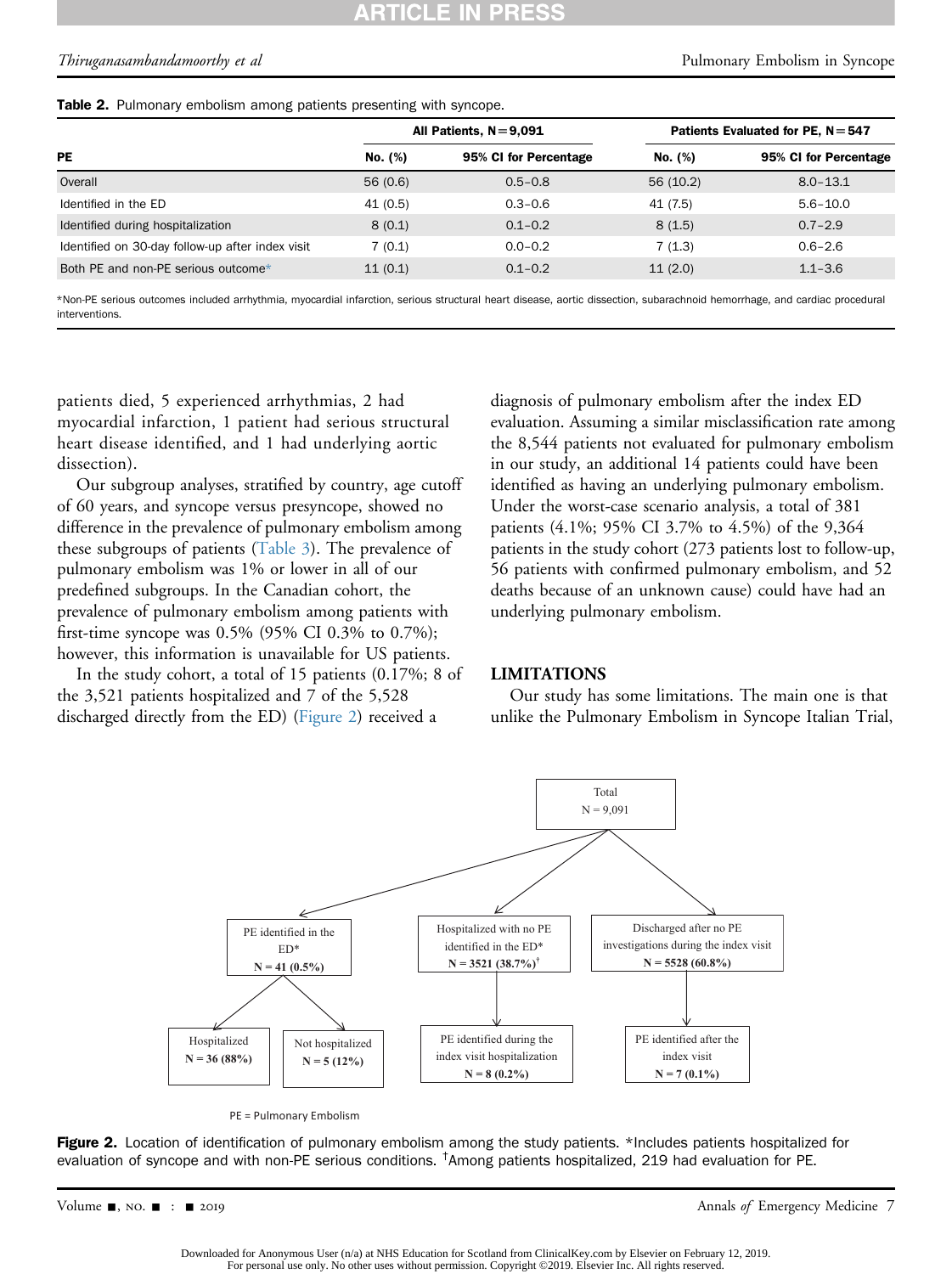#### ARTICLE IN **PRES**

#### Pulmonary Embolism in Syncope Thiruganasambandamoorthy et al

<span id="page-7-0"></span>

|  |  |  |  |  |  |  |  |  | Table 3. Subgroup analyses by country, age, and syncope or presyncope. |
|--|--|--|--|--|--|--|--|--|------------------------------------------------------------------------|
|--|--|--|--|--|--|--|--|--|------------------------------------------------------------------------|

|                                  |         | <b>Canadian Cohort</b> |             |                       |         |
|----------------------------------|---------|------------------------|-------------|-----------------------|---------|
| PE                               | No. (%) | 95% CI for Percentage  | No. (%)     | 95% CI for Percentage | P Value |
| Overall (N=5,415; 3,676)         | 31(0.6) | $(0.4 - 0.8)$          | 25(0.7)     | $(0.4 - 1.0)$         | .61     |
| $<$ 60 y (N=2,987; 0)*           | 10(0.3) | $(0.2 - 0.6)$          | $\mathbf 0$ |                       |         |
| $>60$ y (N=2,428; 3,676)         | 21(0.9) | $(0.6 - 1.3)$          | 25(0.7)     | $(0.4 - 1.0)$         | .55     |
| True syncope $(N=5,415; 2,259)$  | 31(0.6) | $(0.4 - 0.8)$          | 11(0.5)     | $(0.2 - 0.9)$         | .76     |
| Presyncope ( $N=0$ ; 1,417)      |         |                        | 14(1.0)     | $(0.6 - 1.7)$         |         |
| First-time syncope (N=4,852; 0)* | 23(0.5) | $(0.3 - 0.7)$          |             |                       |         |

<span id="page-7-1"></span>\*Results for the Canadian cohort only are reported because the US cohort enrolled only patients aged 60 years or older and information in regard to history of syncope was not collected for US patients. In the US cohort, of the 3,676 patients enrolled, 2,299 (62.5%) did not experience syncope in the past year, of whom 15 (0.7%; 95% CI 0.4% to 1.1%) received a diagnosis of an underlying PE.

<span id="page-7-2"></span>† Dashes indicate not applicable.

our study was pragmatic, with no mandated evaluation of pulmonary embolism for all patients enrolled, and hence it was susceptible to verification bias. Also, neither parent study collected some specific pulmonary embolism risk factors such as recent immobilization or surgery. In addition to the pragmatic approach described above, the patients enrolled in the 2 countries were different. Given that the US sites recruited only patients aged 60 years or older, the median age in our study cohort was 66 years, which is older than patients in some previous studies.<sup>[18](#page-10-3)</sup> Patients enrolled in the US sites were likely to have comorbidities such as hypertension, diabetes, and active cancer. Additionally, one more major limitation of our study is that data in regard to D-dimer measurement were not collected for the US cohort. The proportion of patients undergoing radiologic investigations for pulmonary embolism and those hospitalized was also higher in the US cohort. Despite these differences, the pulmonary embolism prevalence was consistent, at less than 1% in both cohorts. Hence, notwithstanding the fact that this study included older patients with comorbidities and patients in different sites across Canada and the United States, we believe our finding of low pulmonary embolism prevalence is generalizable. Additionally, our subgroup analyses showed that the pulmonary embolism prevalence was consistently low among the subgroups, with no significant differences. Unlike the Pulmonary Embolism in Syncope Italian Trial, which enrolled first-time syncope patients, because pulmonary embolism can be the underlying cause for syncope even in patients with previous syncope, we enrolled all patients who presented to the ED with syncope irrespective of the absence of previous syncope. The prevalence of pulmonary embolism, however, was also low in the Canadian cohort among the subgroup of patients with first-time syncope (these data were not collected for

the US cohort). Our primary outcome was the adjudicated identification of pulmonary embolism that was deemed clinically relevant and the likely cause of the index syncope. In our study, we did not collect data on the location of the pulmonary embolism.

Despite the above limitations, our study has several strengths. To our knowledge, this is the largest prospective study to date with systematic and robust follow-up of a cohort of patients presenting to the ED with syncope at various sites in Canada and the United States for identification of pulmonary embolism within 30 days. Our approach was pragmatic, with the evaluation of pulmonary embolism left to the discretion of the treating physician, and our follow-up included both patients who were hospitalized and those discharged from the ED after the index syncope. Given the rigorous methods used to follow patients after ED visits, we achieved 30-day follow-up for 97% of the study patients. In our study a very low proportion of patients were lost to follow-up or withdrew from the study. Hence, our study results showing a very low pulmonary embolism prevalence is unlikely to substantially change due to loss to follow-up or withdrawals.

#### DISCUSSION

In this large prospective multicenter study of patients presenting to EDs across Canada and the United States who had syncope, only 1 in approximately 160 patients had an underlying pulmonary embolism identified. Similarly, the prevalence of pulmonary embolism among patients admitted to the hospital from the ED and those with nonpulmonary embolism serious conditions was also very low. The low prevalence of pulmonary embolism was consistent in both countries among younger and older patients ( $\geq 60$  years) and among those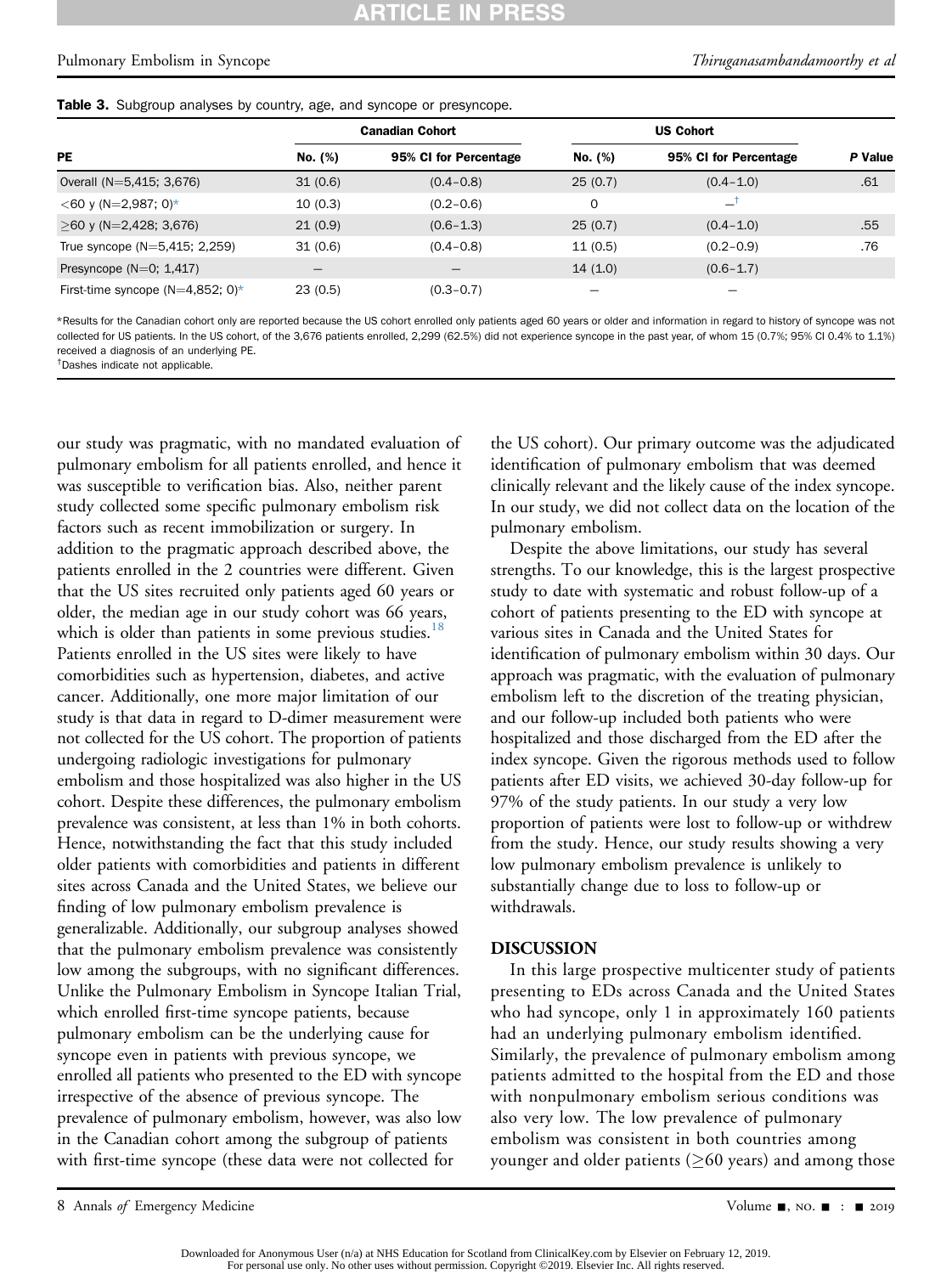# ARTICLE IN PRESS

with true syncope (versus presyncope). The consistently low pulmonary embolism prevalence in both the Canadian and US cohorts is noteworthy, given the contrasts—often attributed to the prevailing medicolegal climate—between the 2 countries in regard to health care systems, access to care, thresholds for testing, and hospitalizations.

Our 30-day mortality rate was approximately 1%, consistent with that in previous studies and with other high-stakes clinical conditions in the ED such as chest pain, headache, and shortness of breath.<sup>[18](#page-10-3)</sup> The diagnostic yield of ventilation-perfusion scan or CT pulmonary angiography in our study is similar to the 15.0% that was reported by Verma et al $^{19}$  $^{19}$  $^{19}$  in their health systems database analysis, suggesting that physicians were not reluctant to order imaging when appropriate.

With respect to the prevalence of pulmonary embolism among patients with syncope, previously published prospective studies report a less than  $1\%$  prevalence,  $4,5,11$ whereas 2 smaller studies and 1 health systems database review report a pulmonary embolism prevalence of 1.2% to 2.5%.<sup>[8,9,19](#page-9-5)</sup> Yet these results are substantially different from those of the Pulmonary Embolism in Syncope Italian Trial by Prandoni et al, $6$  which reported a 17.1% prevalence of pulmonary embolism among patients hospitalized for syncope.

Both the Canadian and US study protocols were pragmatic in their design, with pulmonary embolism investigations performed according to the clinical context. Given that 1% to 3% of all ED visits are due to syncope and the symptom affects people of all ages, it is not feasible or appropriate to evaluate all patients for pulmonary embolism. In accordance with the principles of the Choosing Wisely campaign, investigations should be performed only if warranted and in the right clinical context. In our study, despite significantly higher proportion of US patients undergoing radiologic investigations for pulmonary embolism, we found both the diagnostic yield and the prevalence of pulmonary embolism to be similar in both cohorts. We expect that patients with clinically significant pulmonary embolism that was undetected would have likely become symptomatic within 30 days, resulting in repeated health care visits and ultimate diagnosis of pulmonary embolism. Only 1 patient in each of the 2 cohorts eventually received a diagnosis of pulmonary embolism after the index visit or hospitalization, and one cannot discount that this pulmonary embolism represented a subsequent event, falsely positive diagnosis, or incidental finding. It is of course possible that some patients died from undetected pulmonary embolism. However, with a

30-day mortality of less than 1% overall in both the Canadian and US cohorts, it is unlikely the case.

Prandoni et al<sup>[6](#page-9-3)</sup> reported the prevalence of pulmonary embolism among patients hospitalized with no clear criteria for hospitalization, which presumably represents a very high-risk subgroup for pulmonary embolism. Unfortunately, it is impossible to glean what factors were most helpful in generating this high-risk subgroup. This study did not report pulmonary embolism among patients discharged from the ED, rendering a direct comparison with our study difficult. However, if one estimates the prevalence of pulmonary embolism by using all eligible syncope patients in the Pulmonary Embolism in Syncope Italian Trial rather than just those selected for admission and investigation, the overall prevalence can be recalculated as being only 3.8% (97/2,584 patients).

In the Pulmonary Embolism in Syncope Italian Trial, 11.6% of the study patients had active cancer, which is substantially higher than in our cohort (4.2%) and in one previous syncope study that reported this comorbidity.<sup>[20](#page-10-5)</sup> A meta-analysis by Dentali et al<sup>[21](#page-10-6)</sup> reported a 3.1% prevalence of incidental pulmonary embolism among cancer patients. The diagnostic interpretation of ventilation-perfusion scan findings can be challenging.<sup>[22](#page-10-7)</sup> Additionally, falsely positive CT pulmonary angiography results leading to misclassification and overdiagnosis have also been reported.<sup>23,24</sup> In the Italian trial, among patients with pulmonary embolism identified by CT pulmonary angiography, 40% of the pulmonary embolisms were segmental or smaller, including 6.9% that were subsegmental, and 50% of patients with pulmonary embolism identified by ventilation-perfusion scan had a perfusion defect of 1% to 25% of the lungs. After adjusting for these effects and for evaluation bias, the true prevalence of clinically significant pulmonary embolism in the trial may be likely closer to what we observed in our study.

In a multicenter, transnational study, we found that the prevalence of pulmonary embolism is very low among patients presenting to the ED with syncope, including among those hospitalized for syncope. Although pulmonary embolism can certainly cause syncope and in the right context should be suspected and investigated diligently if clinically appropriate, caution should also be used in regard to indiscriminate or dogmatic overinvestigations for pulmonary embolism after syncope.

The authors acknowledge first all the emergency physicians at The Ottawa Hospital–Civic and General Campuses, Kingston General Hospital, Hotel Dieu Hospital, Foothills Medical Centre, and University of Alberta Hospital who recruited the patients and the emergency medicine residents who helped in this

Volume  $\blacksquare$ , NO.  $\blacksquare$  :  $\blacksquare$  2019 2019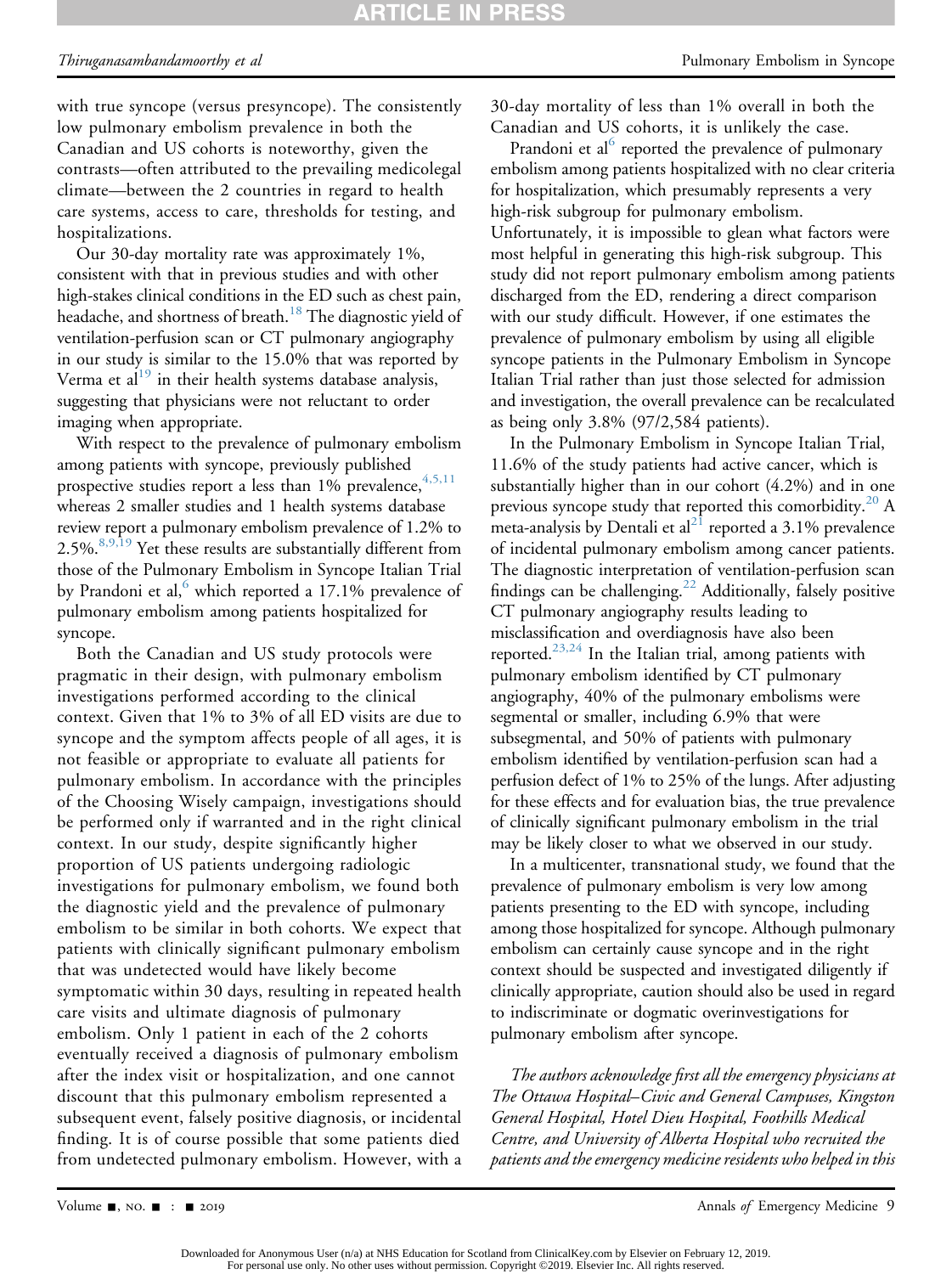# **ARTICLE IN PRESS**

process; second, the following members of their research team: Ottawa site: Aline Christelle Ishimwe, My-Linh Tran, Sheryl Domingo, and Angela Marcantonio; Kingston site: Jane Reid, Vi Ho, Laura Goodfellow, Nicole O'Callaghan, and Vlad Latiu; and Edmonton site: Justin Lowes and Danielle DeVuyst; and third, all the emergency physicians and the research staff who enrolled patients for the Improving Syncope Risk Stratification study in the United States.

Supervising editor: Clare L. Atzema, MD, MSc. Specific detailed information about possible conflict of interest for individual editors is available at <https://www.annemergmed.com/editors>.

Author affiliations: From the Department of Emergency Medicine and Department of Epidemiology and Community Medicine, University of Ottawa, Ottawa, Ontario, Canada (Thiruganasambandamoorthy); the Ottawa Hospital Research Institute, The Ottawa Hospital, Ottawa, Ontario, Canada (Thiruganasambandamoorthy, Mukarram); the Department of Emergency Medicine and Department of Biomedical and Molecular Sciences, Queen's University, Kingston, Ontario, Canada (Sivilotti); the Department of Emergency Medicine and School of Public Health, University of Alberta, Edmonton, Alberta, Canada (Rowe); the Department of Emergency Medicine, University of Calgary, Calgary, Alberta, Canada (McRae); and the Center for Policy Research–Emergency Medicine, Department of Emergency Medicine, Oregon Health & Science University, Portland, OR (Malveau, Yagapen, Sun).

Author contributions: VT, MLAS, BHR, ADM, MT, and BCS conceived the idea. All authors contributed to the study design. VT, MLAS, BHR, ADM, MM, ANY, and BCS supervised the conduct of the trial and data collection and undertook recruitment of patients. VT, MM, LH, SM, ANY, and BCS managed the data, including quality control. VT, MT, MJN, LH, and SM analyzed the data. VT drafted the article. All authors reviewed the article and contributed substantially to its revision. Dr. Thiruganasambandamoorthy (principal investigator) has full access to the Canadian data and Dr. Sun has full access to the US data. Both take responsibility for the integrity of the data and the accuracy of the data analysis for their respective data. VT takes responsibility for the paper as a whole.

All authors attest to meeting the four [ICMJE.org](http://ICMJE.org) authorship criteria: (1) Substantial contributions to the conception or design of the work; or the acquisition, analysis, or interpretation of data for the work; AND (2) Drafting the work or revising it critically for important intellectual content; AND (3) Final approval of the version to be published; AND (4) Agreement to be accountable for all aspects of the work in ensuring that questions related to the accuracy or integrity of any part of the work are appropriately investigated and resolved.

Funding and support: By Annals policy, all authors are required to disclose any and all commercial, financial, and other relationships in any way related to the subject of this article as per ICMJE conflict of interest guidelines (see [www.icmje.org\)](http://www.icmje.org). The authors have stated that no such relationships exist. The study was funded by the Physicians' Services Incorporated Foundation, Innovation Fund for Academic Health Sciences Centres of Ontario, through The Ottawa Hospital Academic Medical Organization, Canadian Institutes of

Pulmonary Embolism in Syncope Thiruganasambandamoorthy et al

Health Research, and the Cardiac Arrhythmia Network of Canada as part of the Networks of Centres of Excellence and by a grant from the National Heart, Lung, and Blood Institute (grant NIH R01 HL 111033). Dr. Thiruganasambandamoorthy holds a salary award National New Investigator Award through the Heart and Stroke Foundation of Canada. Dr. Rowe is supported by a Tier I Canada Research Chair in Evidence-based Emergency Medicine through the government of Canada (Ottawa, ON).

Publication dates: Received for publication June 8, 2018. Revisions received October 16, 2018, and November 9, 2018. Accepted for publication December 3, 2018.

Trial registration number: NCT01802398

The National Institutes of Health (NIH) and other funding agencies had no role in the design and conduct of the study; collection, management, analysis, and interpretation of the data; and preparation, review, or approval of the article. The contents do not necessarily represent the official views of the NIH or any other funding agencies.

#### <span id="page-9-0"></span>REFERENCES

- 1. Blanc JJ, L'[Her C, Touiza A, et al. Prospective evaluation and outcome](http://refhub.elsevier.com/S0196-0644(18)31535-X/sref1) [of patients admitted for syncope over a 1 year period.](http://refhub.elsevier.com/S0196-0644(18)31535-X/sref1) Eur Heart J. [2002;23:815-820](http://refhub.elsevier.com/S0196-0644(18)31535-X/sref1).
- 2. [Sun BC, Emond JA, Camargo CA Jr. Characteristics and admission](http://refhub.elsevier.com/S0196-0644(18)31535-X/sref2) [patterns of patients presenting with syncope to US emergency](http://refhub.elsevier.com/S0196-0644(18)31535-X/sref2) [departments, 1992-2000.](http://refhub.elsevier.com/S0196-0644(18)31535-X/sref2) Acad Emerg Med. 2004;11:1029-1034.
- <span id="page-9-1"></span>3. [Moya A, Sutton R, Ammirati F, et al. Guidelines for the diagnosis and](http://refhub.elsevier.com/S0196-0644(18)31535-X/sref3) [management of syncope \(version 2009\). Task Force for the Diagnosis](http://refhub.elsevier.com/S0196-0644(18)31535-X/sref3) [and Management of Syncope. European Society of Cardiology,](http://refhub.elsevier.com/S0196-0644(18)31535-X/sref3) [European Heart Rhythm Association, Heart Failure Association, Heart](http://refhub.elsevier.com/S0196-0644(18)31535-X/sref3) Rhythm Society. Eur Heart J[. 2009;30:2631-2671.](http://refhub.elsevier.com/S0196-0644(18)31535-X/sref3)
- <span id="page-9-2"></span>4. [Kapoor WN. Evaluation and outcome of patients with syncope.](http://refhub.elsevier.com/S0196-0644(18)31535-X/sref4) Medicine[. 1990;69:160-175.](http://refhub.elsevier.com/S0196-0644(18)31535-X/sref4)
- 5. [Quinn JV, Stiell IG, McDermott DA, et al. Derivation of the San](http://refhub.elsevier.com/S0196-0644(18)31535-X/sref5) [Francisco Syncope Rule to predict patients with short-term serious](http://refhub.elsevier.com/S0196-0644(18)31535-X/sref5) outcomes. Ann Emerg Med[. 2004;43:224-232.](http://refhub.elsevier.com/S0196-0644(18)31535-X/sref5)
- <span id="page-9-3"></span>6. [Prandoni P, Lensing AW, Prins MH, et al. Prevalence of pulmonary](http://refhub.elsevier.com/S0196-0644(18)31535-X/sref6) [embolism among patients hospitalized for syncope.](http://refhub.elsevier.com/S0196-0644(18)31535-X/sref6) N Engl J Med. [2016;375:1524-1531.](http://refhub.elsevier.com/S0196-0644(18)31535-X/sref6)
- 7. [Sarasin FP, Louis-Simonet M, Carballo D, et al. Prospective evaluation](http://refhub.elsevier.com/S0196-0644(18)31535-X/sref7) [of patients with syncope: a population-based study.](http://refhub.elsevier.com/S0196-0644(18)31535-X/sref7) Am J Med. [2001;111:177-184](http://refhub.elsevier.com/S0196-0644(18)31535-X/sref7).
- <span id="page-9-5"></span>8. [Vanbrabant P, Van Ouytsel V, Knockaert D, et al. Diagnostic yield of](http://refhub.elsevier.com/S0196-0644(18)31535-X/sref8) [syncope investigation \(initiated\) in the emergency department: a pilot](http://refhub.elsevier.com/S0196-0644(18)31535-X/sref8) study. Acta Clin Belg[. 2011;66:110-115.](http://refhub.elsevier.com/S0196-0644(18)31535-X/sref8)
- 9. [Saravi M, Ahmadi Ahangar A, Hojati MM, et al. Etiology of syncope in](http://refhub.elsevier.com/S0196-0644(18)31535-X/sref9) hospitalized patients. [Caspian J Intern Med](http://refhub.elsevier.com/S0196-0644(18)31535-X/sref9). 2015;6:233-237.
- 10. [Thiruganasambandamoorthy V, Taljaard M, Stiell IG, et al.](http://refhub.elsevier.com/S0196-0644(18)31535-X/sref10) [Emergency department management of syncope: need for](http://refhub.elsevier.com/S0196-0644(18)31535-X/sref10) [standardization and improved risk strati](http://refhub.elsevier.com/S0196-0644(18)31535-X/sref10)fication. Intern Emerg Med. [2015;10:619-627.](http://refhub.elsevier.com/S0196-0644(18)31535-X/sref10)
- 11. [Sun BC, Mangione CM, Merchant G, et al. External validation of the](http://refhub.elsevier.com/S0196-0644(18)31535-X/sref11) [San Francisco Syncope Rule.](http://refhub.elsevier.com/S0196-0644(18)31535-X/sref11) Ann Emerg Med. 2007;49:420-427.
- <span id="page-9-4"></span>12. [Mendu ML, McAvay G, Lampert R, et al. Yield of diagnostic tests in](http://refhub.elsevier.com/S0196-0644(18)31535-X/sref12) [evaluating syncopal episodes in older patients.](http://refhub.elsevier.com/S0196-0644(18)31535-X/sref12) Arch Intern Med. [2009;169:1299-1305](http://refhub.elsevier.com/S0196-0644(18)31535-X/sref12).
- 13. [Johnson PC, Ammar H, Zohdy W, et al. Yield of diagnostic tests and its](http://refhub.elsevier.com/S0196-0644(18)31535-X/sref13) [impact on cost in adult patients with syncope presenting to a](http://refhub.elsevier.com/S0196-0644(18)31535-X/sref13) community hospital. South Med J[. 2014;107:707-714.](http://refhub.elsevier.com/S0196-0644(18)31535-X/sref13)
- 14. [Carpenter CR, Raja AS, Brown MD. Overtesting and the downstream](http://refhub.elsevier.com/S0196-0644(18)31535-X/sref14) [consequences of overtreatment: implications of](http://refhub.elsevier.com/S0196-0644(18)31535-X/sref14) "preventing